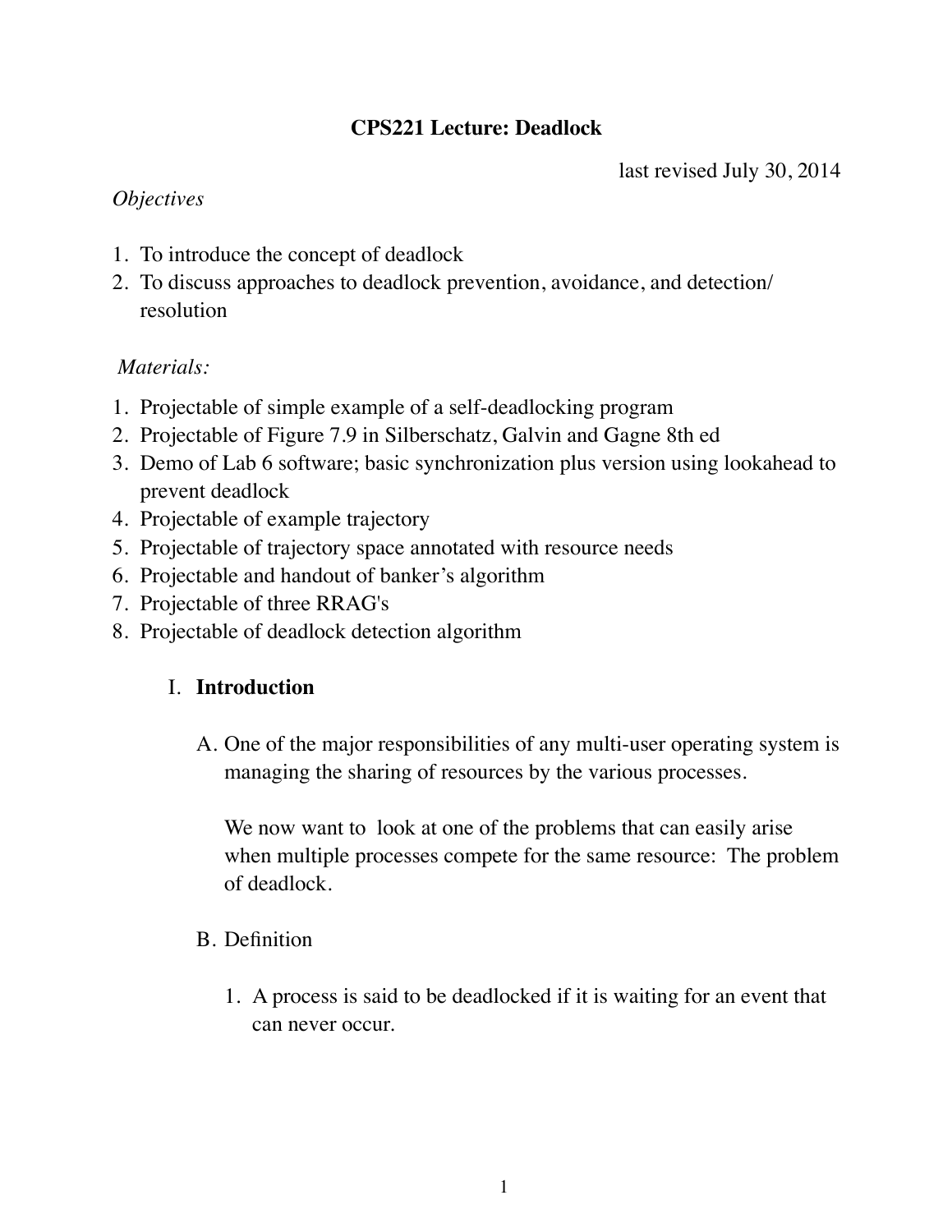- 2. A system is said to be deadlocked if it contains one or more deadlocked processes. The deadlock may be partial (some processes can still proceed) or total (no process can proceed.)
- C. Deadlock can arise in many different ways
	- 1. The following Java program illustrates how a process can deadlock itself:

```
PROJECT
```

```
class DeadlockDemo
{
      public static void main(String [] args)
      {f}Object foo = new Object();
          	 	 while (true)
\{	 		 try 
\{	 			 synchronized(foo)
\{	 				 foo.wait();
	 			 }
	 		 }
              	 		 catch(InterruptedException e) {}
	 	 }
      }
}
```
The program waits for the object foo to be notified - but since too is a local variable in main, no other code even sees it! (Of course, one would hardly write a program so blatantly incorrect; but similar problems can easily be embedded unwittingly in a more complex program.).

2. Often, deadlock arises when two processes compete for resources. As an example, the suppose a computer has a DVD drive and a printer. One process is using the DVD drive and needs to use the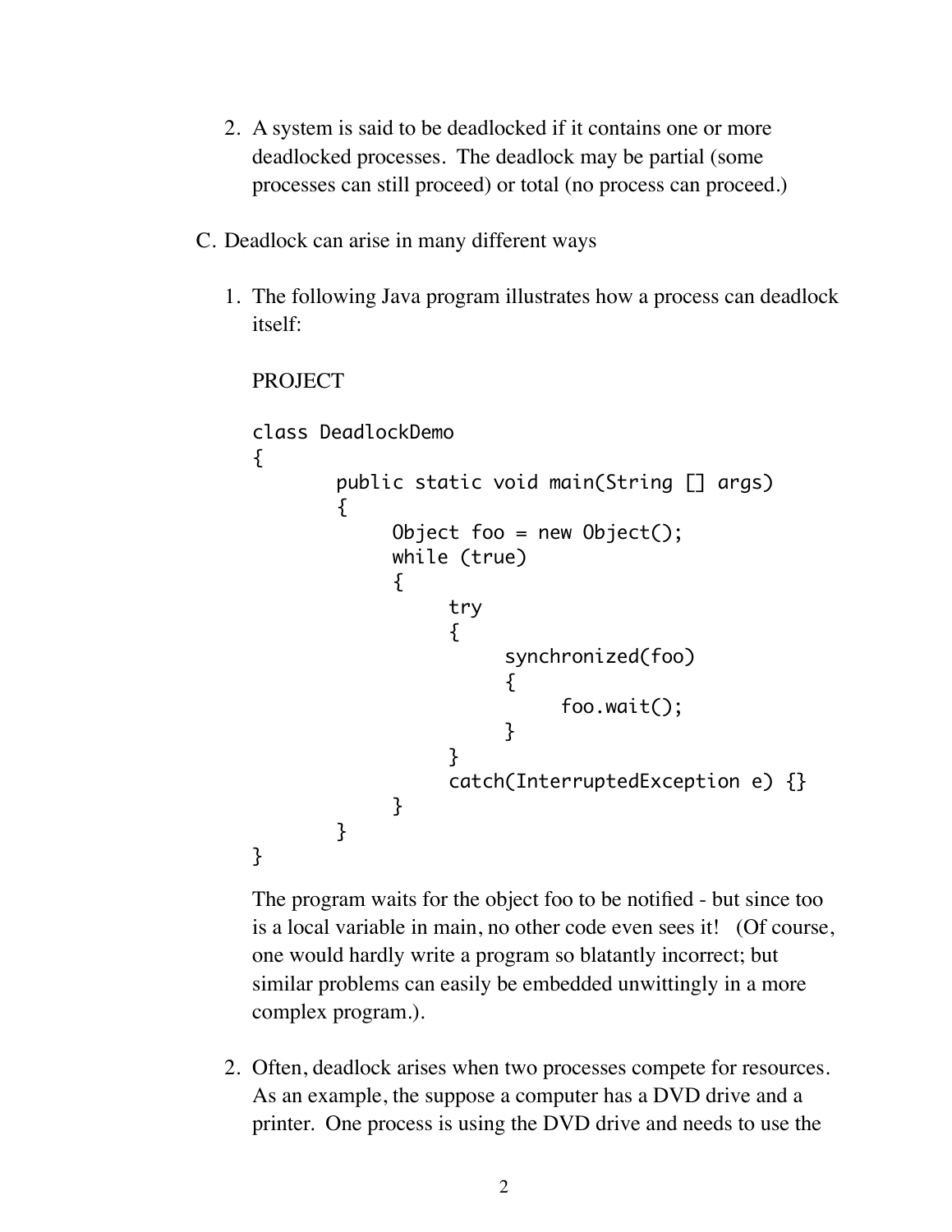printer before it is through with DVD tape drive. (Perhaps it needs to print something from the DVD). The other process is using the printer and needs to use the DVD drive before it is through with the printer. (Perhaps it needs to include something from the DVD in what it is printing).

- 3. Deadlock can arise when processes communicate by passing messages. For example, suppose two processes at different locations are communicating over a channel that is subject to interference. Process B is currently waiting for a message from process A. Suppose A sends a message to B and then goes into a wait state awaiting a reply from process B. If the message is somehow lost, then B will wait forever for A's message that was lost and A will wait forever for B's reply to the message which B will never receive.
- 4. Another place where deadlocks can occur is in connection with shared access to common data structures. For example, suppose that a bank has various ATM's scattered throughout the city, and suppose that each ATM is handled by its own process on a central computer. When an individual starts to perform a transaction on a particular account, the record for that account must be locked until the transaction is complete. Competition for access to a record can occur if a husband and wife simultaneously use different ATMs to access a joint account, or if an ATM access occurs while a central batch process is posting the day's checks to the account in question. We could envision a deadlock occurring as follows:
	- a) Mr. Jones arrives at an ATM desiring to transfer money from his savings account to his checking account.
	- b) As his request is being processed, the ATM first obtains a lock on the record for his savings account and is now ready to request a lock on the checking account.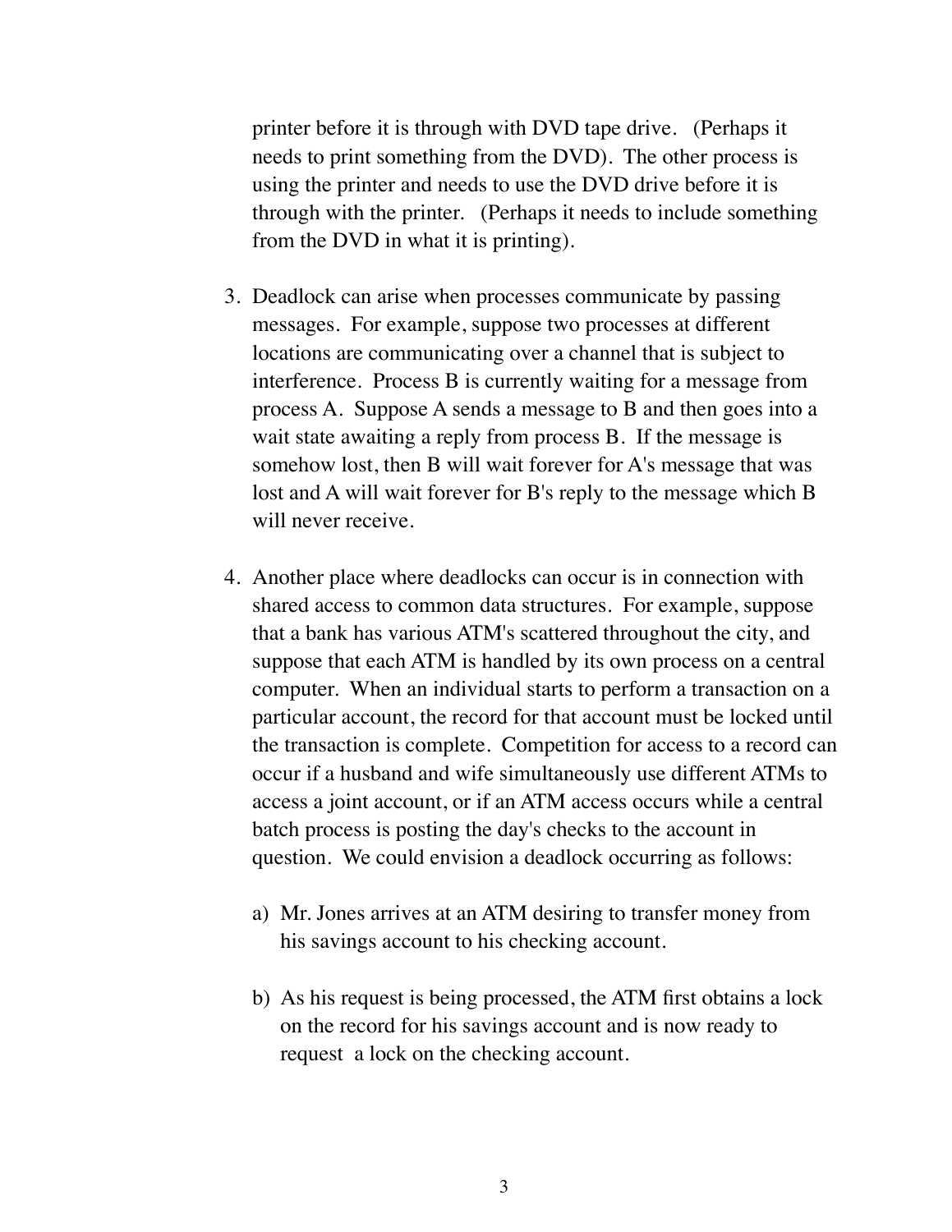c) At that moment, on another ATM, Mrs. Jones requests a transfer from checking to savings. The process for her ATM gets a lock on the checking account record and now attempts to get a lock on the savings account record.

It might be argued that a scenario like the above is highly improbable. That is certainly true. But it is the very improbability of such a scenario that makes it so insidious. If the potential for a deadlock such as this were present in a system, it would probably not manifest itself during system testing unless the testers were specifically conscious of looking for such a problem. But, given enough time, the undetected bug could show up, causing two ATM's to lock up. In this case, the cause of the problem could probably be readily found if the operator who clears it knows what to look for; but imagine a similar problem occurring in a process control system running a nuclear power plant. (The deadlock may never be discovered if the computer is ruined by the resulting meltdown!)

- 5. Deadlocks can also arise in connection with the invisible resources of the system.
	- a) Example: When a physical IO operation to a device like a disk is done, a buffer must be set aside in memory to contain the data being transferred. For various reasons, many systems use a pool of buffers in system memory space for this. Thus, a user request to perform an IO operation (say write) is implemented as follows:
		- Allocate a buffer in system space.
		- Copy the data from the user's memory to the system buffer.
		- Start the IO transfer.

Unfortunately, this operation, while not involving the explicit allocation of a device, does involve an implicit allocation of a buffer from a pool of buffers maintained by the system. If no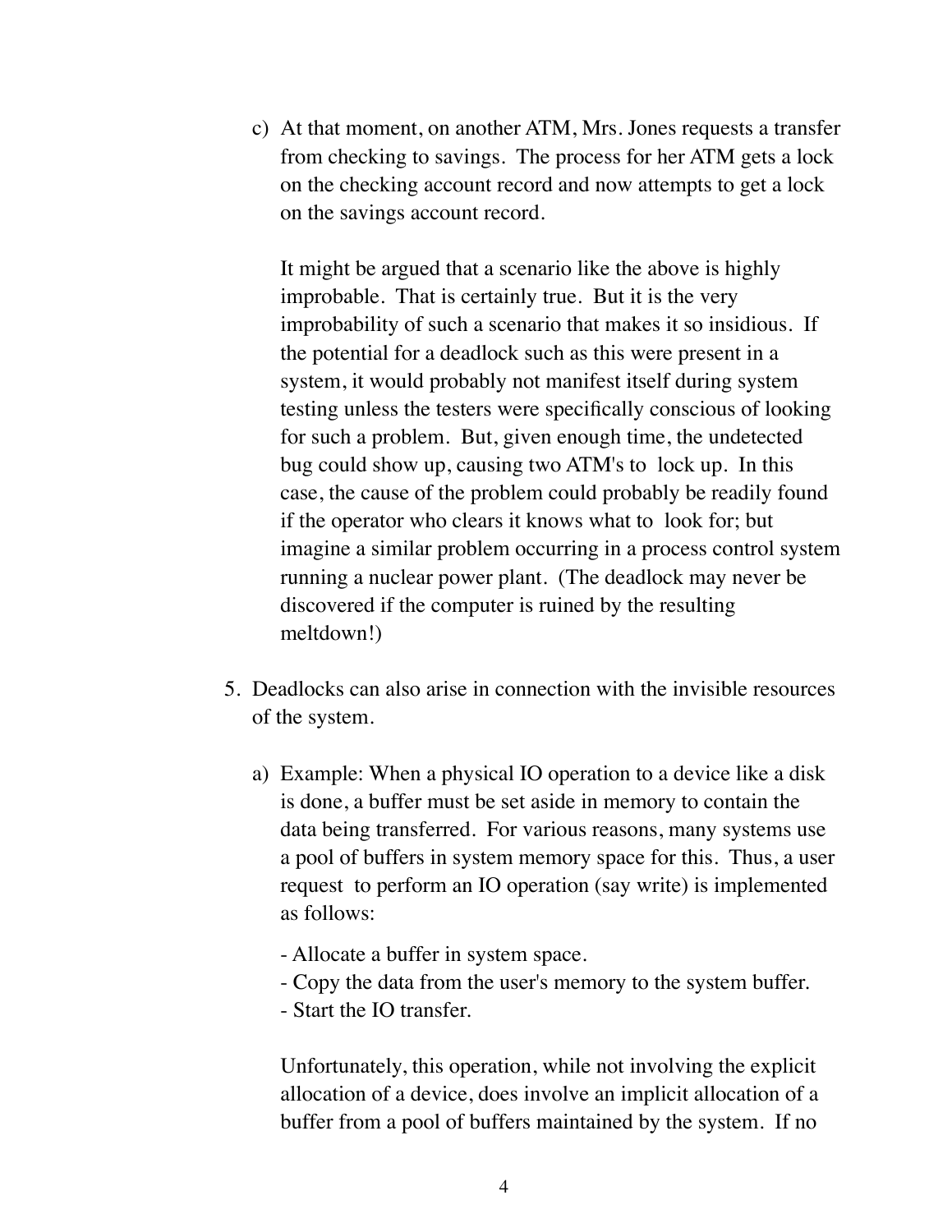buffer is available, then the process must wait for one. Thus, in a system that performs IO through system buffers a process can become deadlocked waiting to perform an IO operation to a device it already owns.

b) Example: Many operating system calls - such as opening a file require that an appropriate entry be made in some system table. (In the case of opening a file, the entry gives the name of the file and the process which has it open to prevent possible access conflicts if another process tries to access the same file.)

The system tables are often implemented as linked lists of small buffers obtained from a system pool. Again, if no space is available to store the new table entry, then the process must wait.

- c) Example: Deadlock can occur without any specific activity by user processes. For example, one early multi-processor operating system handled accounting as follows:
	- (1)When a CPU finished performing some service for a user process, it would write a record to an internal accounting log stored in shared memory.
	- (2)When the accounting log became full, a request would be generated for the first available processor to write it out to a disk file.
	- (3)Deadlock occurred in this system (as originally designed) if all of the CPU's were working on user processes when the internal accounting log became full. As each CPU finished its task for its user, its last step would be to write the accounting data, and then it would become free to take on some other task. But if the log was full, it would have to wait until some other free CPU could write the data out to disk. But if all the CPU's were serving users, none could ever become free to flush the internal log until it could write its user accounting data to the internal log!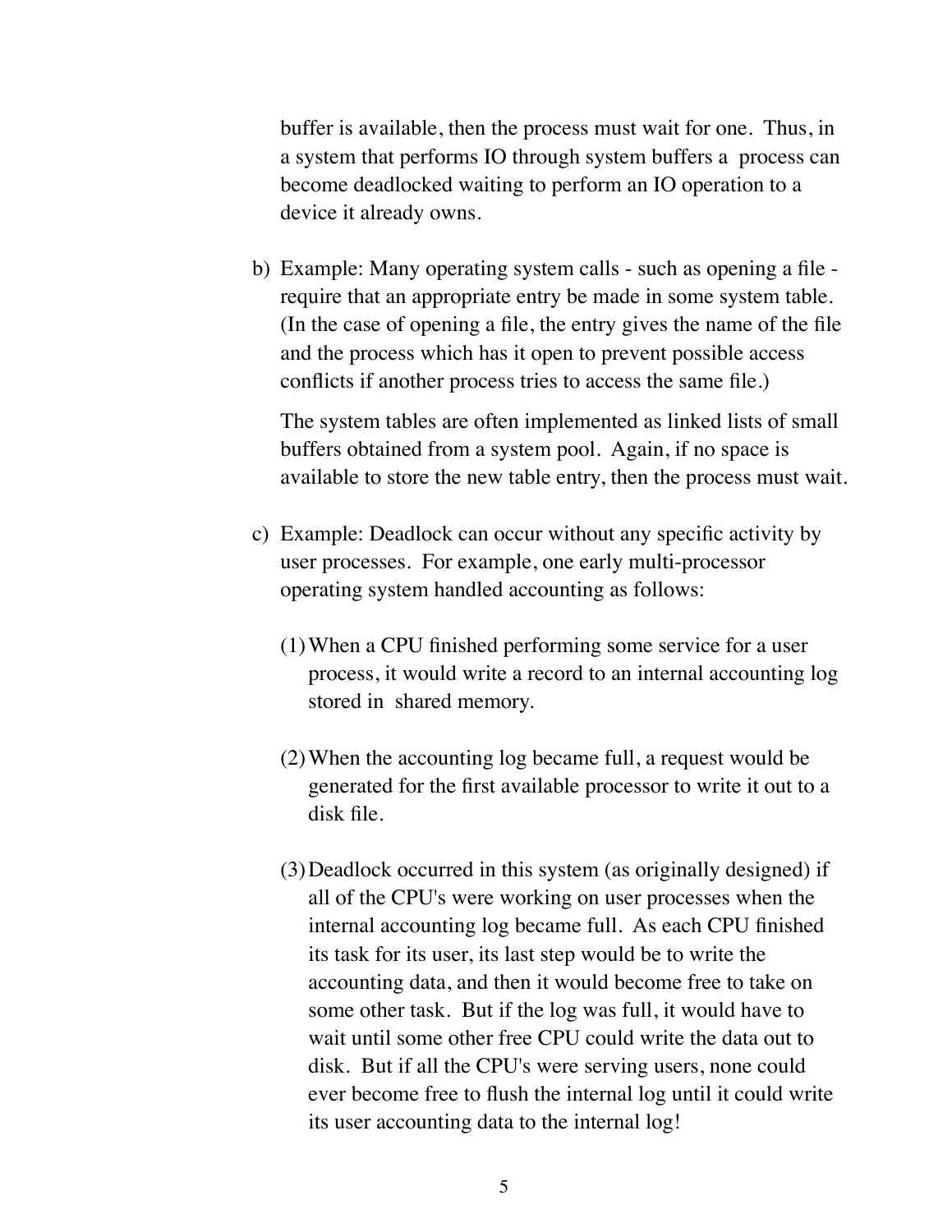D. The initial work on deadlock was done in conjunction with the requesting of resources like card readers, tape drives, and printers in a multi-user computer. While many of these resources are no longer present in modern computers, some of the classic examples of deadlock are couched in terms of them - but the same principles can be used in dealing with deadlock in other situations, as you will discover in lab and as we will discuss in conjunction with databases.

In general, theoretical work on deadlock views a system as consisting of a set of resources which are partitioned into classes of identical resources, such that any resource of a given class can satisfy any request for a resource of that class.

- 1. Examples: CPU's, blocks of memory, physical devices such as printers, etc.
- 2. It is important that all the resources in a class be regarded as interchangeable. If this is not the case, then we have multiple classes.

Example : suppose a system has two printers, one in the basement and one on the 9th floor. These would probably be considered as belonging to two distinct resource classes, rather than as being two instances of the one class "printer".

- 3. In many of our examples we will work with situations in which each class contains only a single resource; but this is only for clarity of example and is not generally true.
- E. We need to carefully distinguish deadlock from a related problem: starvation.
	- 1. A process is said to be starving if it waits forever for a resource that is denied it due to some bias in the allocation policies of the system - i.e. what it is waiting for could happen, but never does.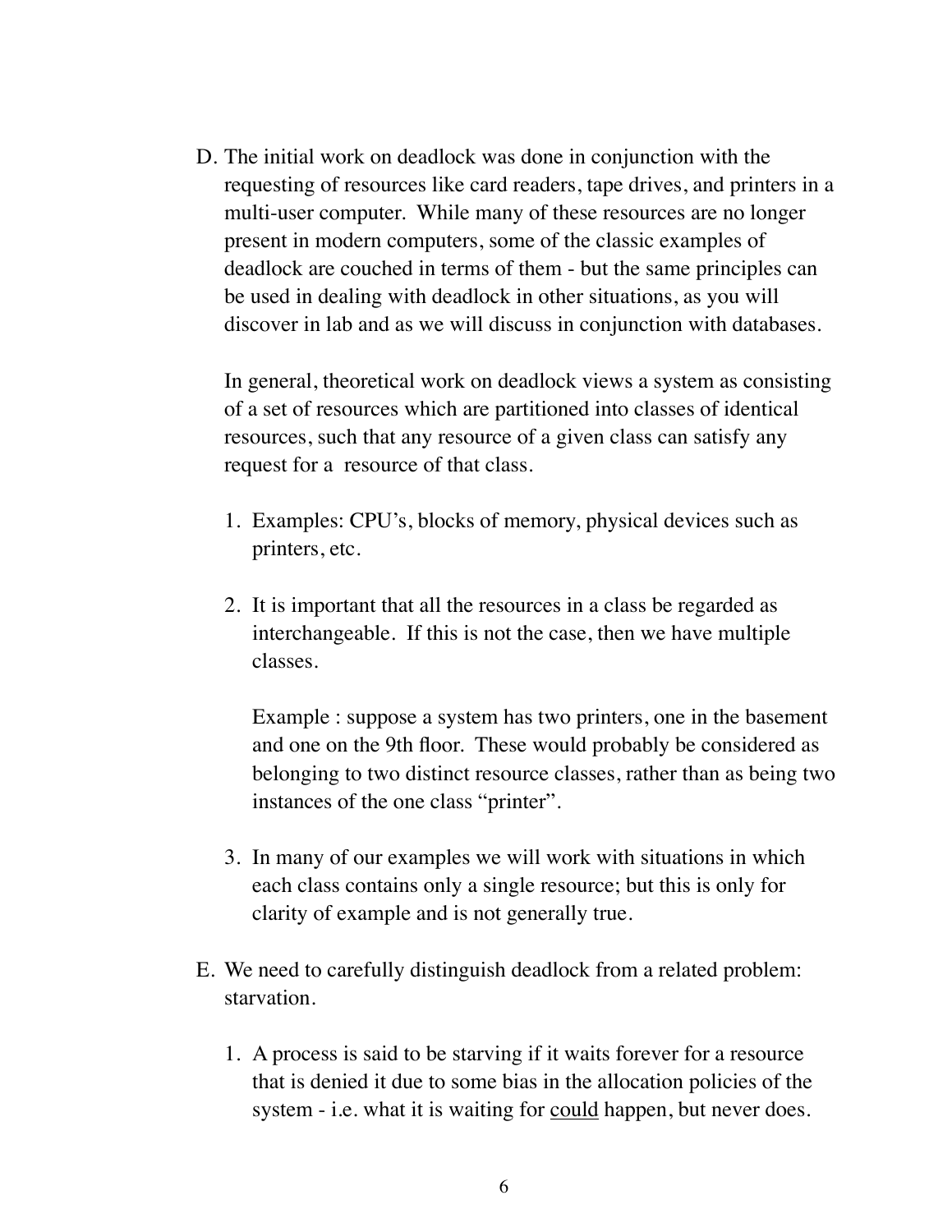2. Poorly-designed deadlock avoidance schemes can inadvertently cause a process to starve. For example, if a certain scheme arbitrarily gives priority for some resource to processes with an odd process number, and there is much competition for this resource, then an even-numbered process might never be able to obtain it. The process is not deadlocked, because the event it is waiting for CAN occur - it just never does occur. But the effect on the starving process is the same as if it were deadlocked.

#### II. **Four conditions necessary for deadlock**

- A. Deadlock involving shared resources can only occur if four conditions are true. Three of these are preconditions that must be present in the system design, and the fourth is the actual condition that constitutes deadlock:
	- 1. Mutual exclusion: The resources in question can each be used by only one process at a time. (Precondition)
	- 2. Hold and wait: A process that is waiting for a resource that it needs may hold onto other resources it has been granted, making them unavailable to other processes. (Precondition)
	- 3. No pre-emption: Once a process has been allocated a shared resource, it cannot be forced to yield the resource until it has finished using it. (Precondition).
	- 4. Circular wait: there exists a set of processes p0 .. pn such that:
		- a)  $p_0$  is waiting for a resource held by  $p_1$ .
		- b)  $p_1$  is waiting for a resource held by  $p_2$ .
		- $c)$  ...
		- d)  $p_n$  is waiting for a resource held by  $p_0$ .

(When this condition actually arises, the system is deadlocked. The processes  $p_0 \cdot p_n$  are each deadlocked, though any other processes on the system may proceed.)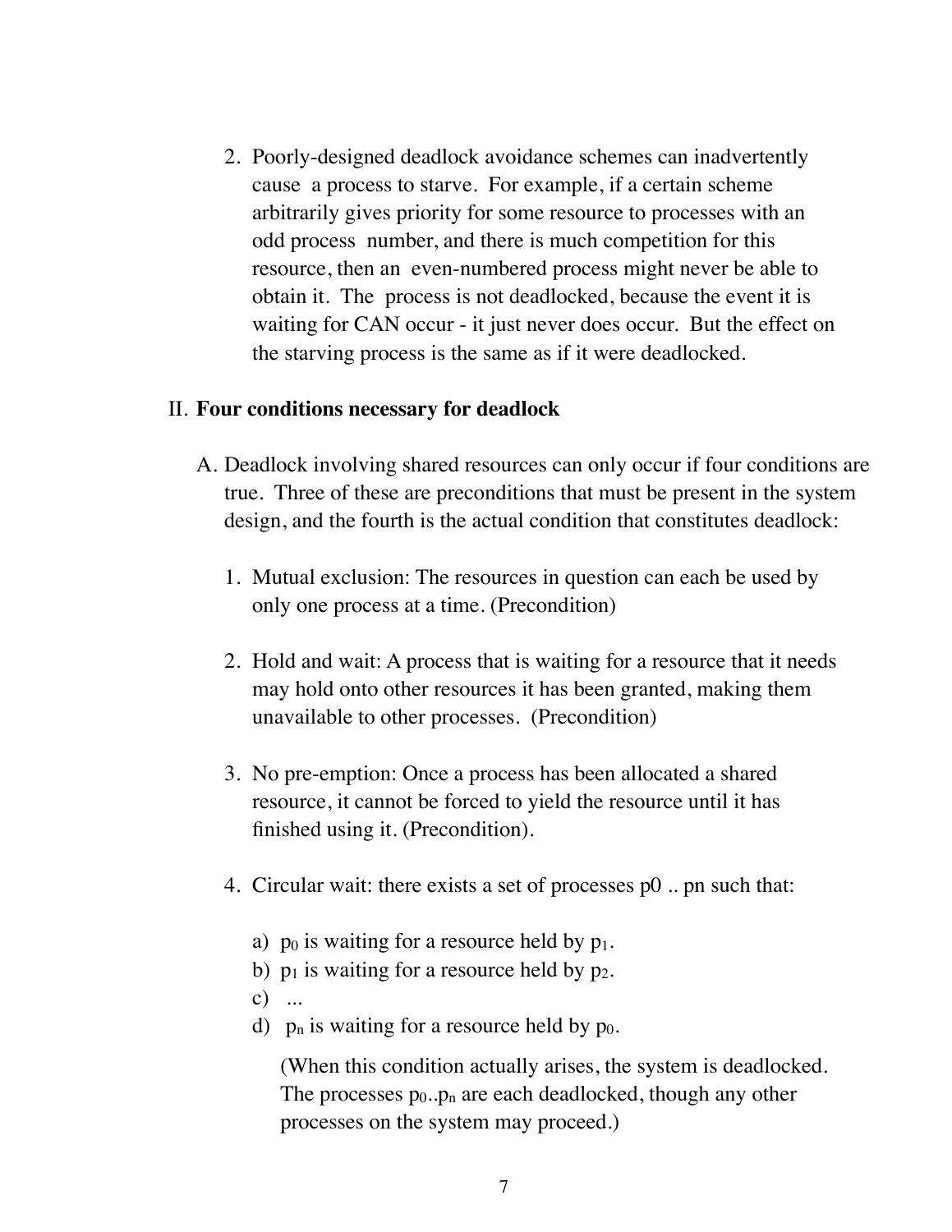- B. The three preconditions are related to the nature of the resources themselves:
	- 1. Resources can be classified into three broad types:
		- a) Shareable resources can be used by more than one process at the same time.
			- (1)Examples: read-only disk files, shared code.
			- (2)Note that shareable resources cannot give rise to deadlock because condition 1 does not hold for them.
		- b) Pre-emptible resources cannot be used by more than one process at a time, but a pre-emptible resource can be taken away from one process and granted to another with minimal cost
			- (1)The classical example is the CPU, which can be given to a new process by storing the registers in the PCB for the current process and loading the registers from the PCB of the new process. Pre-emption of the CPU is the basis for multiprogramming.
			- (2)Main memory is generally pre-emptible by copying an entire process, or a portion of it (to disk and loading a new process or portion of it in its place.
			- (3)Since a pre-emptible resource does not satisfy condition 3, it cannot give rise to deadlock. (There is a subtlety here, though, in connection with a resource like memory. If no space is available in the swapping/paging file, then an attempt to pre-empty memory may have to wait until a slot becomes free! The resource being waited for is a slot in the file, but the immediate cause of the wait is the preemption attempt.)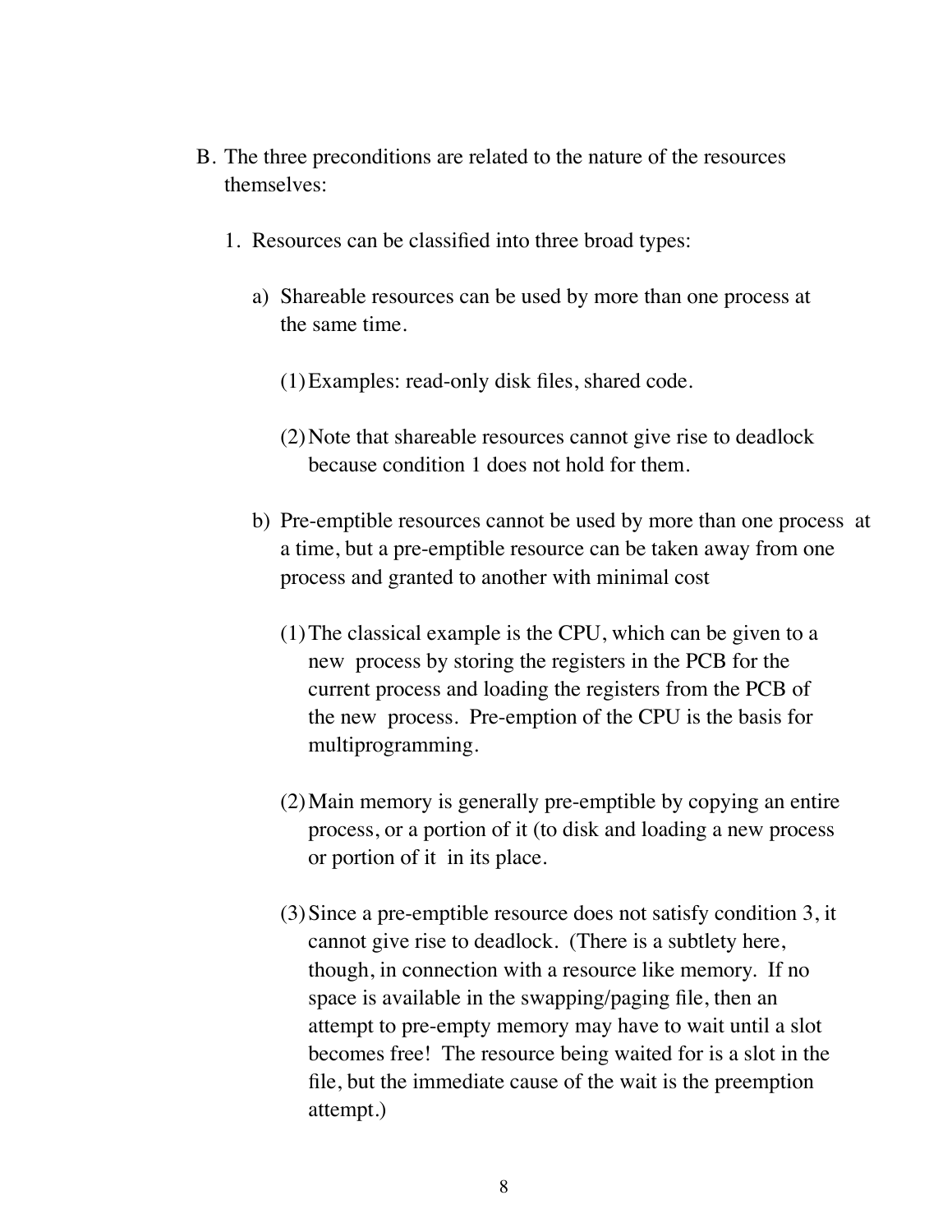- c) Serially re-usable resources can be used by only one process at a time. Only when one process has finished its use of the resource can another process use it.
	- (1)Example: sequential IO devices such as printers,
	- (2)Example: internal buffers maintained by the operating system.
	- (3)Example: Writeable disk files, or portions of disk files. (In general, only one process may have write access to a given record in a file at any one time. But in practice it is not always possible to lock just one record, so when a process is granted write access, the OS may have to lock out all write access by other processes to the entire block or cluster containing the record or - in some systems - may have to lock out write access to the entire file.
	- (4)These are the resources that can participate in deadlocks.
- 2. One approach to preventing deadlocks involves an attempt to convert a serially reusable resource into some other type. For example, many systems maintain a queue of print requests. Though the printer can only service one request at a time, multiple processes can submit print requests, where they wait their turn until they can be printed. The effect is that the printer looks to processes like a shareable "virtual printer".
- C. Schemes for dealing with deadlock attack one or the other of these conditions.
	- 1. Deadlock prevention schemes operate by ensuring that deadlock can never occur. They do so by making one of the three preconditions false, or by guaranteeing that the fourth condition cannot possibly arise.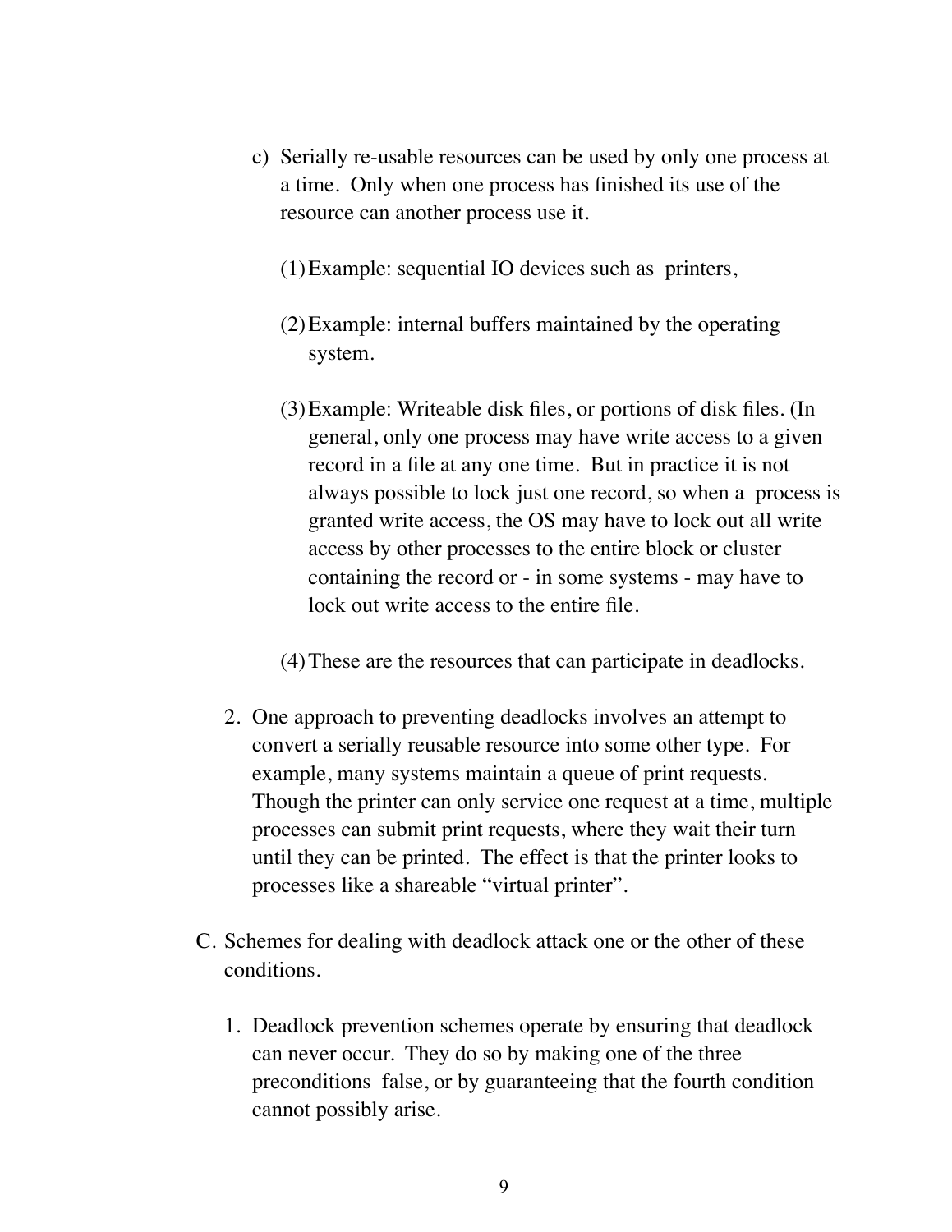- 2. Deadlock avoidance schemes operate by making sure that, while deadlock could occur in principle, the fourth condition does not occur in practice. This is done by recognizing and avoiding situations that would lead to a circular wait happening.
- 3. Deadlock detection schemes operate by looking for the occurrence of the fourth condition and taking measures to break up the deadlock.
- D. We can illustrate these schemes in terms of a more familiar situation traffic deadlock.

PROJECT Figure 7.9 in Silberschatz, Galvin, and Gagne 8th ed and/or DEMO Deadlock Lab software

1. What could we do in this situation to prevent deadlock? ASK

A simple solution would be to build an overpass for one of the intersections. (Just building <u>one</u> would take care of the problem!)

2. What could we do in this situation to avoid deadlock?

### ASK

We could require that a vehicle not enter an intersection until it can see the road clear its full length on the other side.

Though this would probably work in the physical world, it could fail if vehicles arrive from all four directions simultaneously, see the road ahead clear, and enter the intersection simultaneously - or if all four vehicles wait for another to first!

DEMO using Lab software

3. Deadlock detection and recovery could be handled by a traffic policeman coming out and do something like making one of the deadlocked trucks drive off the road.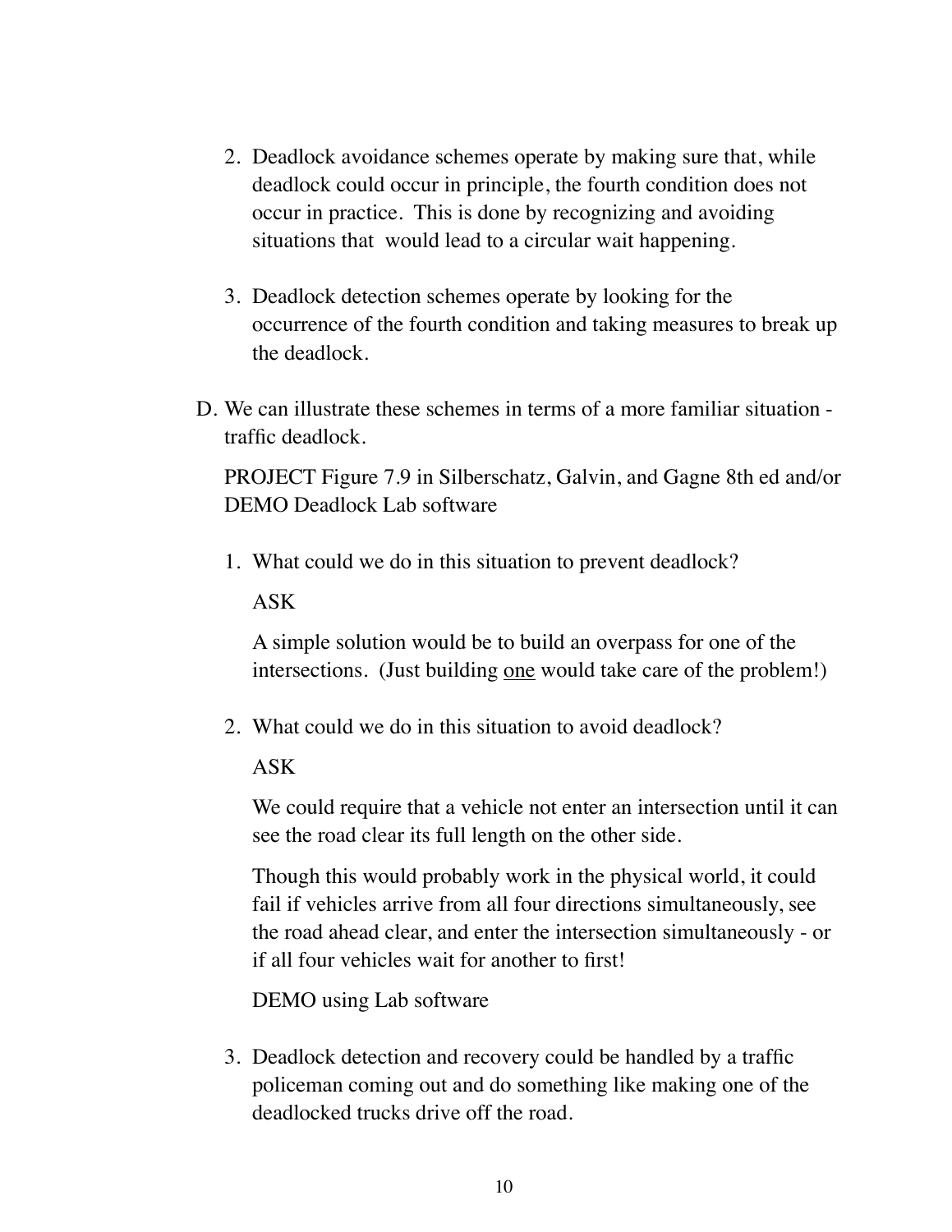#### III.**Deadlock prevention schemes**

- A. Conceptually, the cleanest way to deal with deadlock is to prevent it by ensuring that one of the conditions for deadlock does not hold.
- B. In practice, however, this may impose restrictions that may not be tolerable - so working systems often combine deadlock prevention for some resources with one of the other two schemes for others.
- C. Theoretically, deadlock can be prevented by denying the mutual exclusion pre-condition. This is usually not possible in practice though the use of print queues to convert serially reusable devices into seemingly shareable virtual devices could be regarded as an attack at this point.

(We could also regard it as a multiplication of the number of printers to the point where each process can have all it needs.)

- D. Deadlock can be prevented by denying the "hold and wait" precondition.
	- 1. One approach is as follows: Require that a process request all the resources that it ever needs in one single request at one time. The system will not grant any resource in the list until it can grant all of them.
	- 2. A less restrictive approach is to allow a process to request resources only when it is currently holding no resources. Thus, if a process needs a new resource, it must first yield all the resources it has and then put in its request (which might include a request for the reallocation of a resource it just gave up.)
	- 3. Problems with this approach: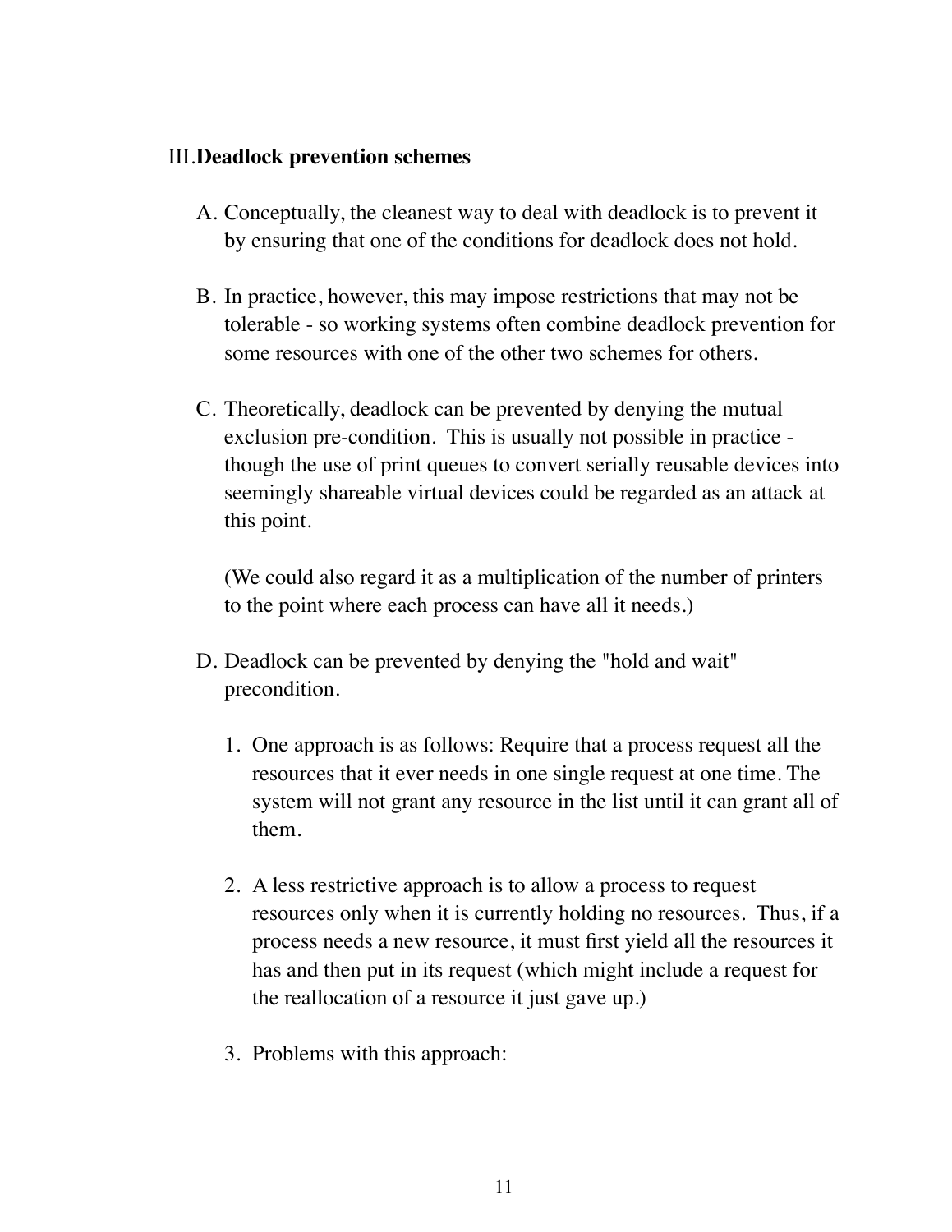- a) It can lead to processes holding resources when they don't need them, thus reducing resource utilization. This is especially serious if a process does not know what resources it will actually need for a given run until it has started working on the data. With this scheme, it must request up front all the resources it MIGHT need.
- b) A process that needs several "popular" resources might starve while processes that need a smaller number of these resources keep taking them away.
- E. Deadlock can be prevented by denying the "No Pre-emption" condition.
	- 1. One way to implement this is to stipulate that any process that is forced to wait for some resource will have any resources it already possesses taken away from it. The wait for a single resource is then converted into a wait for a list of resources including both those it had and the one it now needs.
	- 2. Again, this can be made somewhat less severe. A process that is waiting for some resource can hold them as long as another process does not need them. But if another process should request a resource held by the waiting process, the resource is pre-empted and the waiting process must now wait for both the original resource it wanted and the resource that was taken away.
	- 3. This scheme also has problems:
		- a) It only works if the resources are pre-emptible. If a process has printed output on a printer and is waiting for some other resource before it can generate more output, then the printer really cannot be taken away without messing up the output.
		- b) This scheme can also lead to starvation for a process that needs several "popular" resources at the same time, since it may keep losing the resources it gets because they don't all become available at the same time.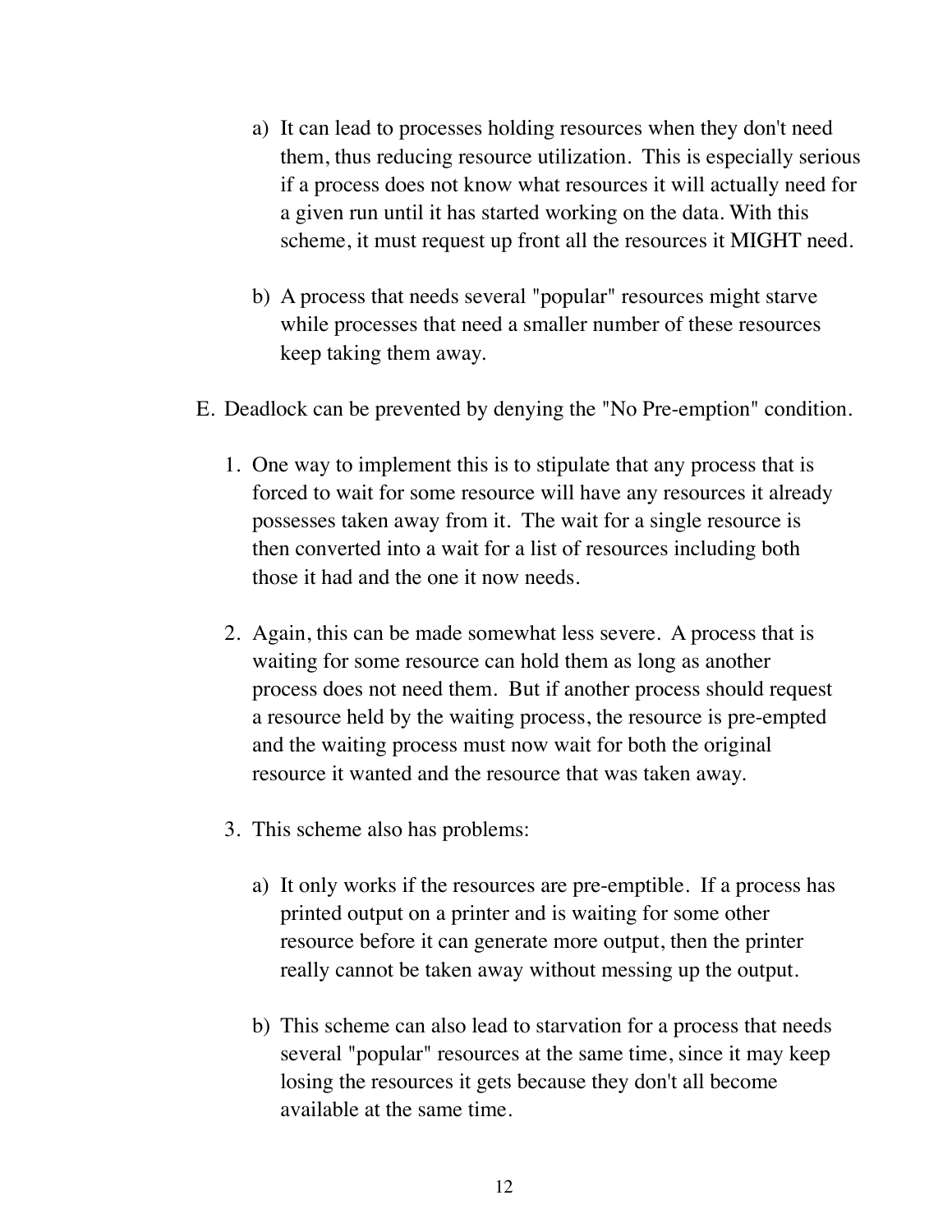- F. Deadlock can be prevented by making circular wait impossible.
	- 1. One approach that is often practical relies on something called resource ordering or ranking. With each resource, we associate a unique number. We require that a process request resources in increasing order of resource number - i.e. if the process needs resources 3 and 5, it must request them in the order 3, 5.

Example: This was the approach we used in the Dining Philosophers problem. In the version that did not deadlock, chopsticks were requested in chopstick number order - which meant that most philosophers could request them in the left then right, but the last philosopher had to request them in the order right then left because his right was 0 and his left was 4.

- 2. When there are multiple similar resources, an entire class of resources may be given the same number, with the additional provision that if a process needs multiple resources of the same type it must request them all at once - it cannot ask for a second "type N" resource if it already has a "type N" resource.
- 3. Again, this restriction can be loosened; if a process releases all the high-numbered resources it holds it may be allowed to request a lower-numbered resource. It still cannot request a resource of a given type if it already holds one or more resources of that type. That is, the number of the resource it requests must be strictly greater than the number of any it holds.
- 4. To see that this protocol does, in fact, make circular wait impossible, we use a proof by contradiction. Assume that the resource ordering protocol is being used, and a circular wait has resulted. This means that we have a process  $p_0$  waiting on a resource held by  $p_1$ , and  $p_1$  is waiting on a resource held by  $p_2$ ... process  $p_n$  waiting on a resource held by  $p_0$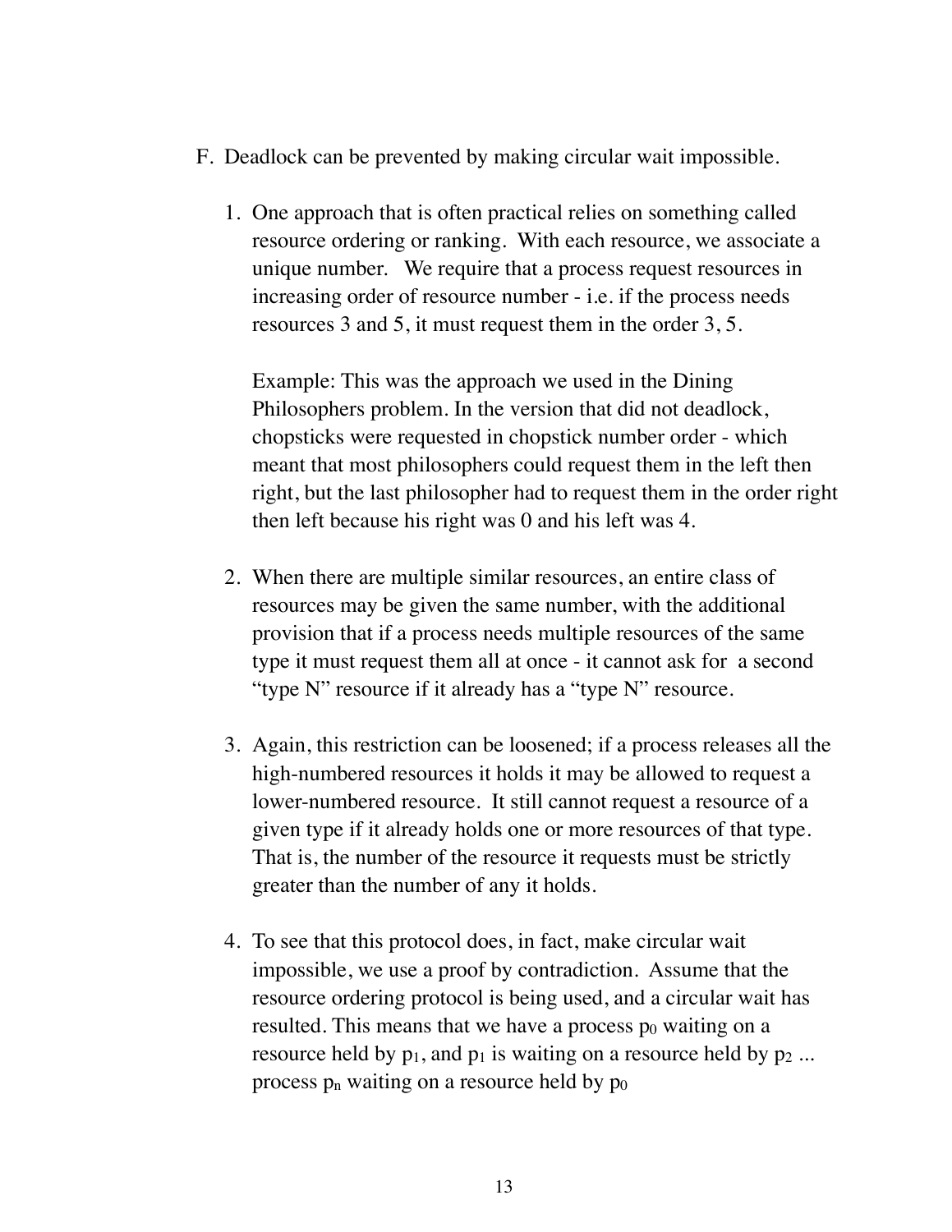- a) Let  $r_0$  be the resource held by  $p_0$  which  $p_n$  is waiting for,  $r_1$  be the resource held by  $p_1$  that  $p_0$  is waiting for ... rn be the resource held by  $p_n$  that  $p_{(n-1)}$  is waiting for.
- b) Let  $f_0$  be the number associated with resource  $r_0$ ,  $f_1$  be the number associated with  $r_1$  etc.
- c) Now since  $p_0$  is waiting for a resource  $r_1$  while holding a resource  $r_0$ , it must be the case that  $f_0 < f_1$ . In like manner,  $f_1 < f_2$  etc. So we have  $f_0 < f_1 < f_2 ... < f_n$  - and therefore, by transitivity,  $f_0 < f_n$ .
- d) But we also have process  $p_n$  requesting a resource  $r_0$  held by  $p_0$ , while holding a resource  $r_n$ . Therefore, it must be that  $f_0 > f_n$ .
- e) Since this is a contradiction, our assumption that circular wait could arise is false. QED
- 5. Of course, this scheme has problems too:
	- a) The order of resource numbering may prove arbitrary and inconvenient. This is not necessarily too serious of a problem, since there are often natural ways of numbering resources. For example, processes generally use input devices (such as a DVD reader) before output devices (such as printers), etc.
	- b) The order of numbering can force processes to request resources before they need them, thus reducing resource utilization.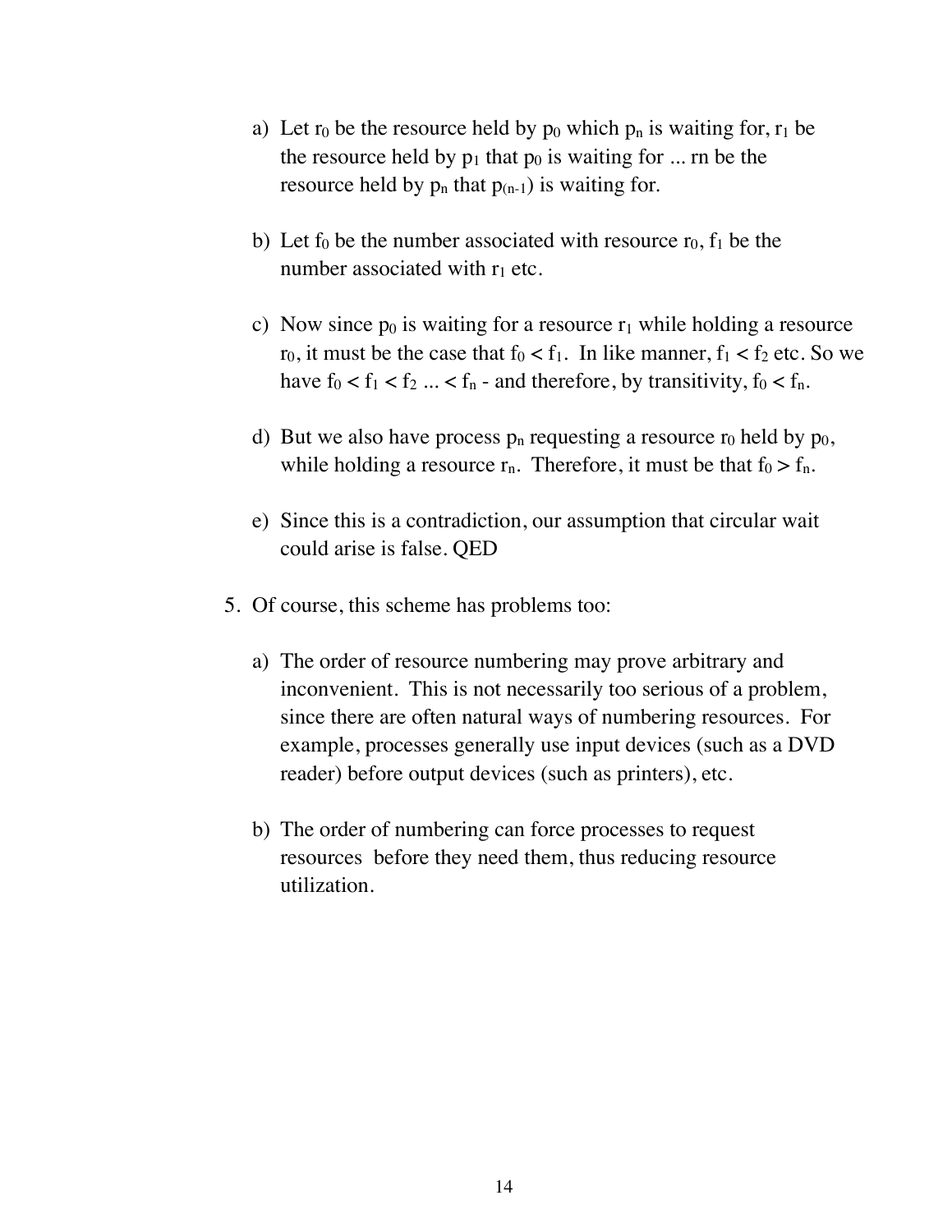#### IV.**Deadlock Avoidance Schemes**

- A. Another approach to deadlock is to configure a system so that deadlock could theoretically occur, but then avoid deadlock by not granting any resource request that could ultimately lead to deadlock. The basic idea is this: ordinarily, the operating system grants resource requests from processes on the basis that if the requested resource is available, then the process gets it, otherwise it waits. We modify this so that, in some cases, a process is forced to wait for a requested resource even though the resource is available.
- B. One way to see how this works is with trajectories.
	- 1. The following example shows the evolution of two processes over time:

PROJECT



- a) When P1 is running on the CPU, the trajectory moves up; when P2 is running, it moves to the right. When both are running at the same time (multiple CPU's or one doing IO while the other computes) it moves diagonally.
- b) The trajectory can never move to the left or down.
- 2. We could construct such trajectories for any number of processes but the drawing would have one dimension per process. Thus, with three processes we would have a 3D drawing etc.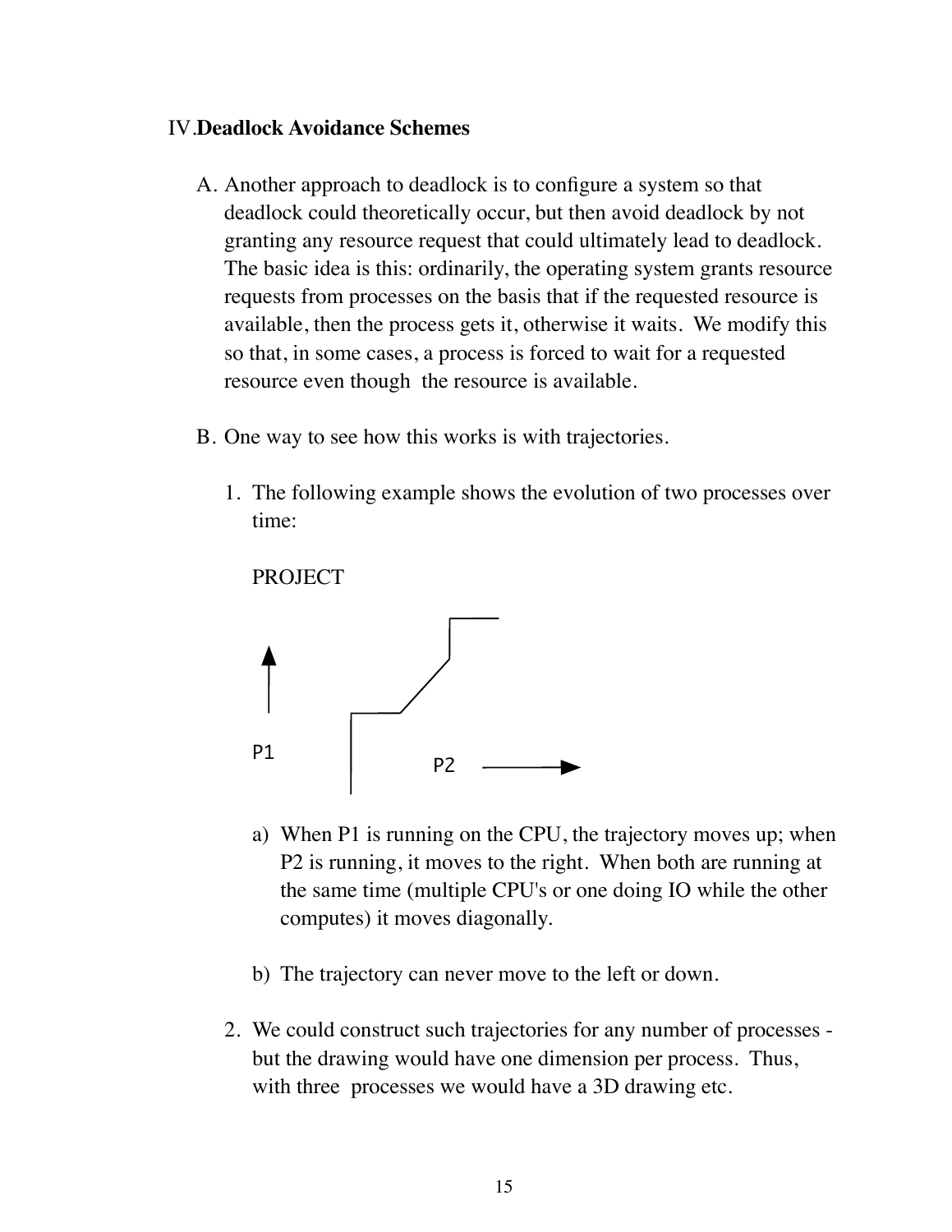3. We can now notate on the drawing the resources each process needs at various points in its history:

#### **PROJECT**



- a) The region shaded  $\mathcal{U}$  is an impossible region. The trajectory cannot enter this region, because the resource requests of both processes cannot simultaneously be satisfied within it.
- b) The region shaded  $\aleph$  is an unsafe region. If the trajectory enters this region, the system must deadlock. Note, however, that the unsafe region is not itself deadlocked. Both processes can progress until the trajectory reaches the boundary with the impossible region. At this point only one can progress, until the trajectory reaches the corner where both must stop.
- c) There are two broad ways open for deadlock free trajectories one to the left of the unsafe/impossible regions, and one below them.
- d) A deadlock avoidance algorithm, would anticipate the inevitable deadlock resulting from entrance into the unsafe region, and would prevent entrance into it. In particular, if the processes were at the point labeled by the '\*' (with  $P_1$  holding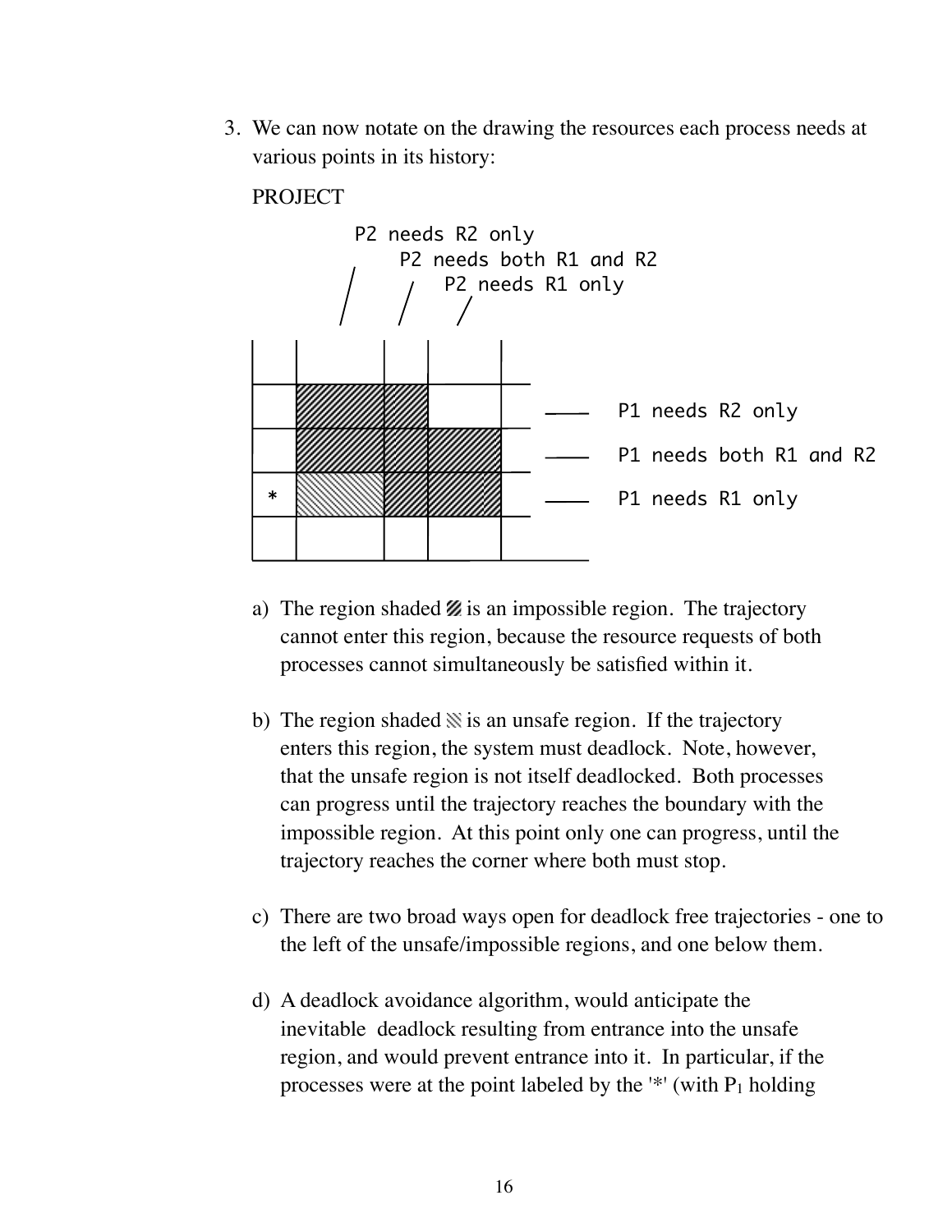$R_1$ ), a request from  $P_2$  for  $R_2$  would be delayed even though  $R_2$ is available, since that would setup inevitable deadlock.

- C. The above has illustrated the general approach taken by all deadlock avoidance algorithms: some knowledge about the future behavior of a process is used to prevent disastrous choices. In this case, the knowledge is that  $P_1$ , once holding  $R_1$ , would need  $R_2$  before it could progress far enough to release  $R_1$ .
- D. The best-known deadlock avoidance algorithm is the banker's algorithm.

PROJECT and HANDOUT - Walk through

- 1. The advance knowledge required is the maximum number of units of each type of resource that the process will claim at any one time.
	- a) This can be declared explicitly up front by the programmer; or it may be determined implicitly from the job control language in a batch environment.
	- b) Any process which requests an allocation beyond its predeclared maximum will be aborted.
	- c) Of course, it cannot be the case that the declared maximum for resource for any process is greater than the total number of that resource available on the system to begin with!
- 2. Walk through how the system decides whether to grant a request coming in from some process. The basic approach is to check three things:
	- a) Check to be sure that the process does not request more resources than its declared maximum. (If so, the process must be aborted)
	- b) Check to be sure that the process is not requesting more resources of any type than are currently available. (If so, the request must be delayed.)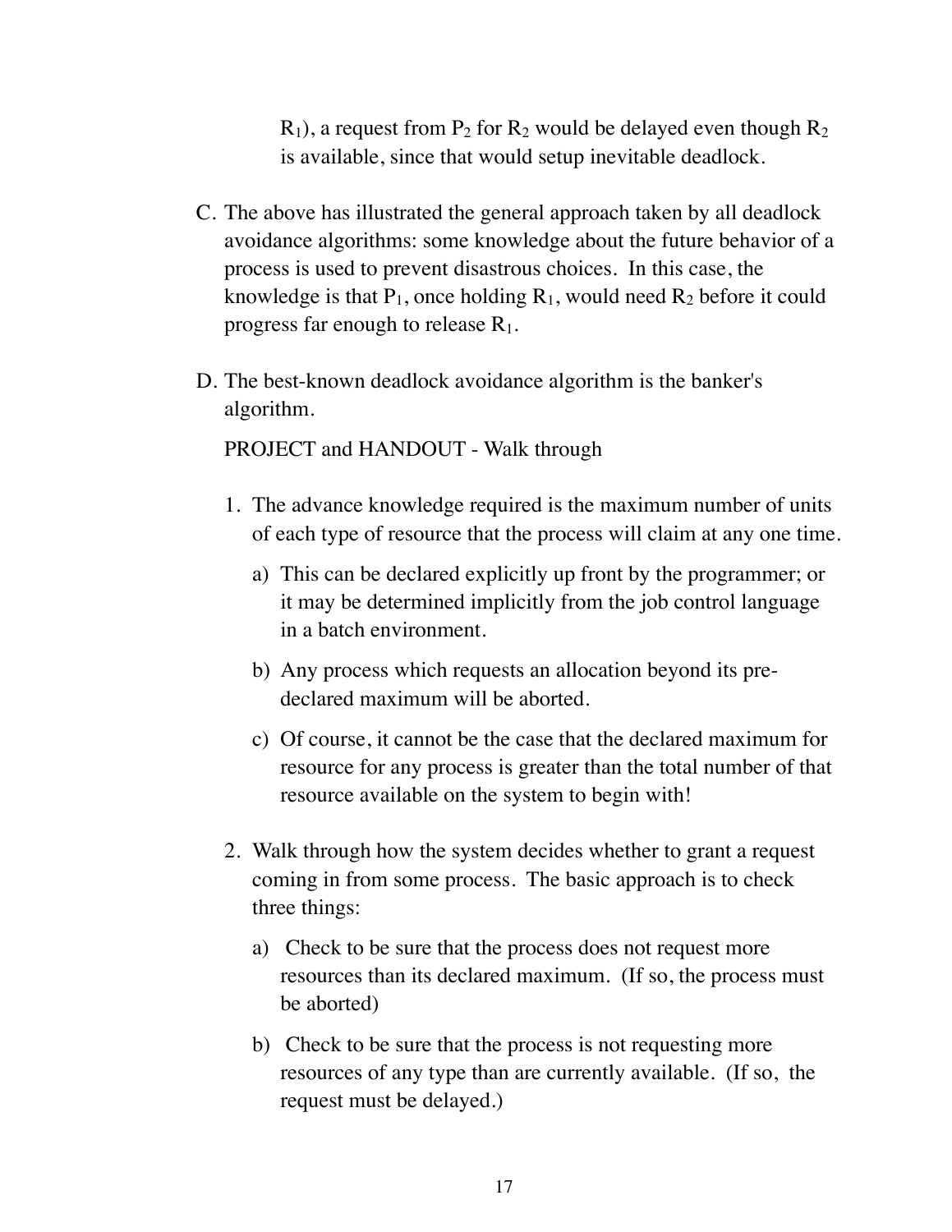- c) Check for safety by seeing if, even with the request having been granted, all processes can complete in some order by repeating the following until all processes have been shown to be able to complete.
	- (1)Find a process that can surely complete (its outstanding needs is not greater than the number of unallocated resources for any resource type)
	- (2)Pretend it gives back all the resources it has to the system (which makes more resources available for some other process)
- d) Grant the request only if safe to do so.
- 3. Example: A system has 2, 5, and 1 unit respectively of resource types 0, 1, 2. Three processes are running, but as yet hold no resources. Their declared maximum needs are 1,2,1; 1,4,1, and 1,1,1.

| max                                        | 121 |
|--------------------------------------------|-----|
|                                            | 141 |
|                                            | 111 |
| allocated                                  | 000 |
|                                            | 000 |
|                                            | 000 |
| $(So need = max)$                          |     |
| available                                  | 251 |
| Consider the following series of requests: |     |
| a) P0 requests                             | 120 |
| (legal and possible)                       |     |
| Simulate allocation                        | 120 |
|                                            | 000 |
|                                            | 000 |
| Need becomes                               | 001 |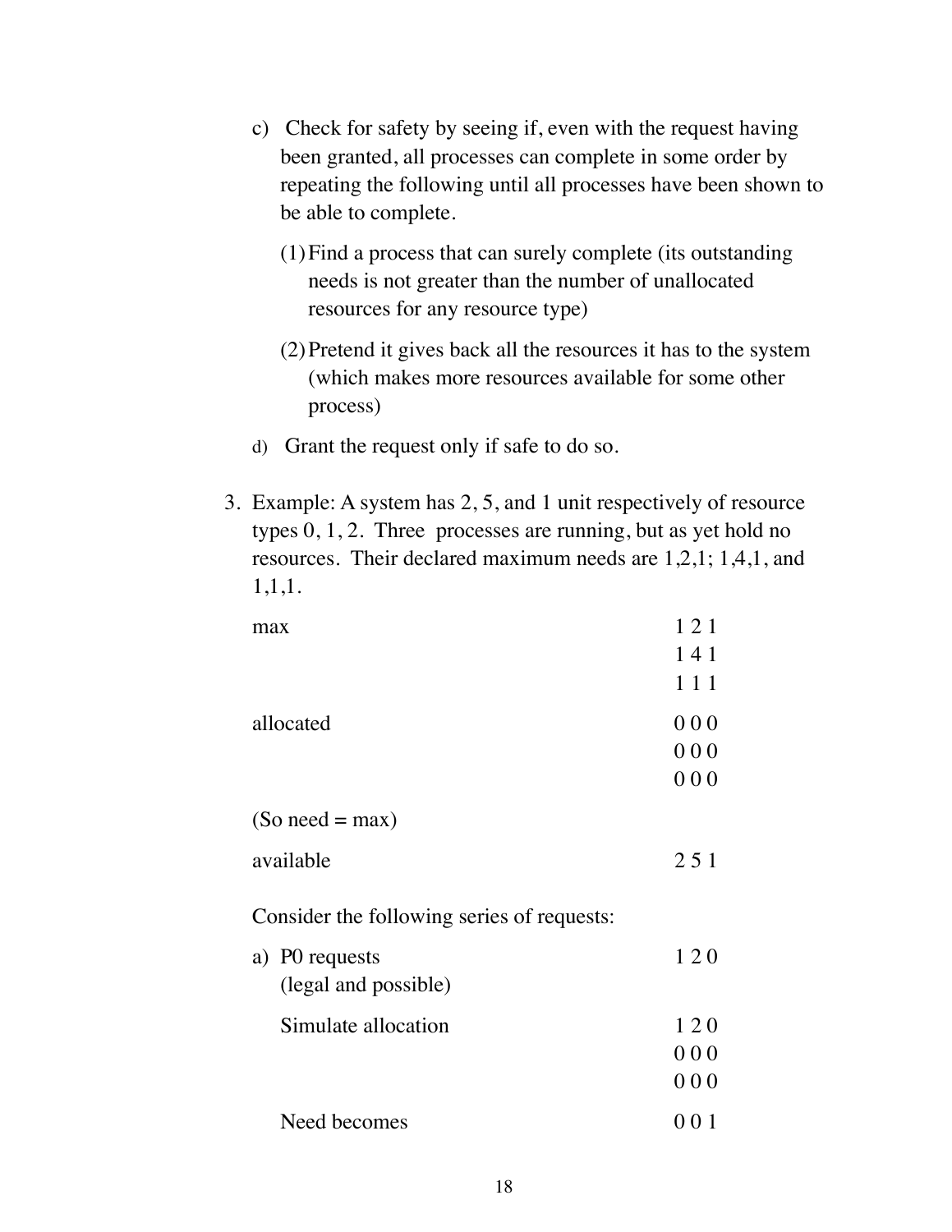|                                                                                    | 141<br>111                                                              |
|------------------------------------------------------------------------------------|-------------------------------------------------------------------------|
| Work                                                                               | 131                                                                     |
|                                                                                    |                                                                         |
| Grant the request                                                                  |                                                                         |
| Allocated resources becomes                                                        | 120<br>000<br>000                                                       |
| Available becomes                                                                  | 131                                                                     |
| b) P1 requests<br>(legal and possible)                                             | 120                                                                     |
| Simulate allocation                                                                | 120                                                                     |
| Need becomes                                                                       | 120<br>000<br>001<br>021<br>111                                         |
| Work<br>- P0 can complete - so Work becomes<br>- P1 can complete - so Work becomes | 0 1 1<br>131<br>251                                                     |
| grant the request                                                                  |                                                                         |
| Allocated resources becomes                                                        | 120<br>120<br>000                                                       |
| Available becomes                                                                  | 0 1 1                                                                   |
|                                                                                    | All processes can complete in the order P0, P1, P2<br>- P2 can complete |

c) P1 requests 0 2 0

(legal but not possible, so delay the request - allocated and available do not change)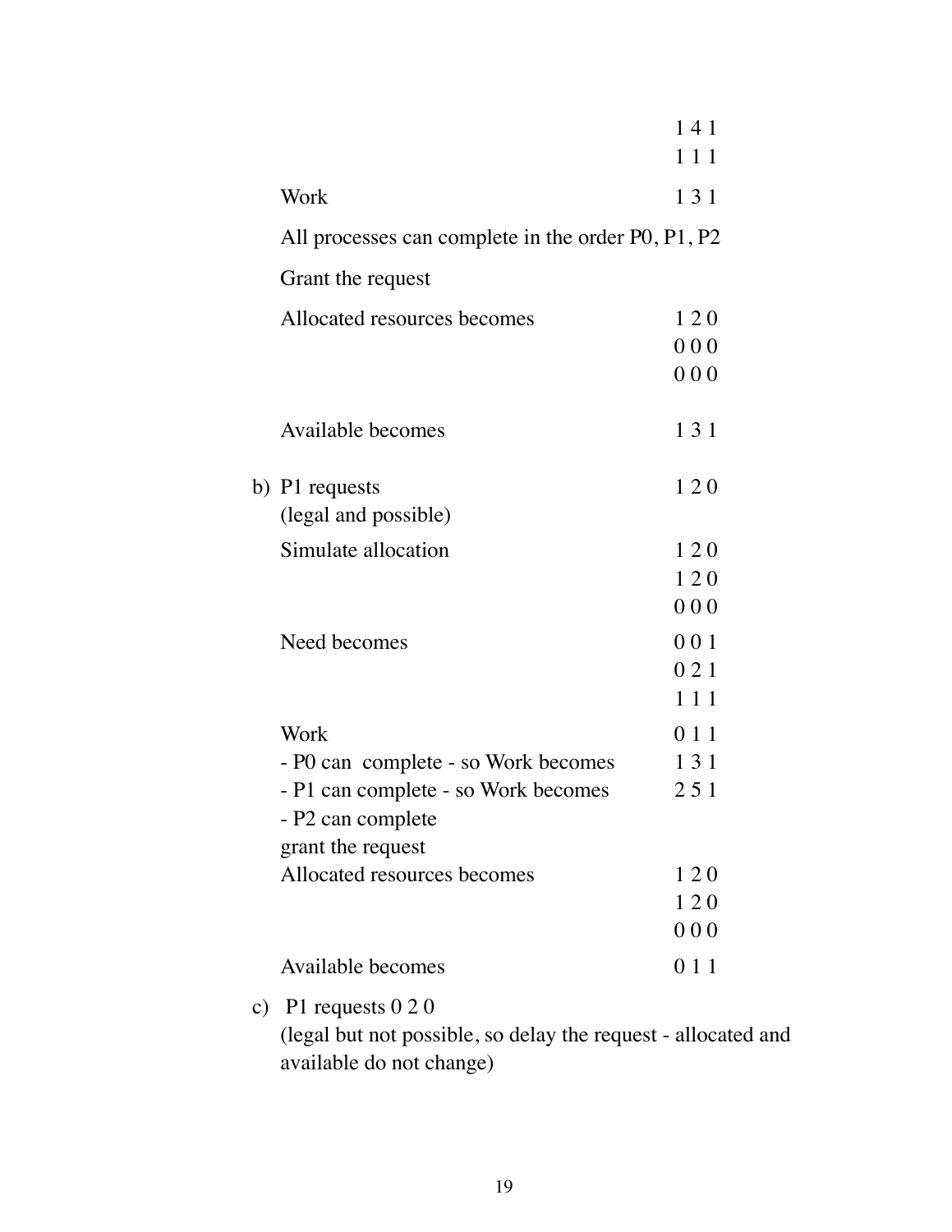| d) P2 requests $0\ 0\ 1$                             |       |  |
|------------------------------------------------------|-------|--|
| (legal and possible)                                 |       |  |
| Simulated allocation                                 | 120   |  |
|                                                      | 120   |  |
|                                                      | 001   |  |
| Need becomes                                         | 001   |  |
|                                                      | 0 2 1 |  |
|                                                      | 111   |  |
| Work                                                 | 010   |  |
| No process can be guaranteed to complete, so this re |       |  |

equest is unsafe and so must be delayed. (allocated and total available do not change)

- E. Problems with deadlock avoidance schemes:
	- 1. Knowledge of the future behavior of a process is required. This may be hard to come by in some cases - especially interactive systems.
	- 2. This approach can be unduly conservative making processes wait because a deadlock might occur though, in fact, none would even if the request were granted.
	- 3. Deadlock avoidance depends on a knowledge of how many resources of each type are available. Should a resource unexpectedly fail, a deadlock could still occur.
	- 4. The deadlock avoidance algorithm is time-consuming. If the number of processes is n and the number of resources is m, then the banker's algorithm is  $O(mn^2)$ : The loop in the check for safety will have to be executed n times if the allocation is safe. On each iteration, we have to find a process that could complete - which potentially requires examining all n and may typically require looking at n/2 if there is only one that can complete. Examining a process to see if it could complete requires looking at its need for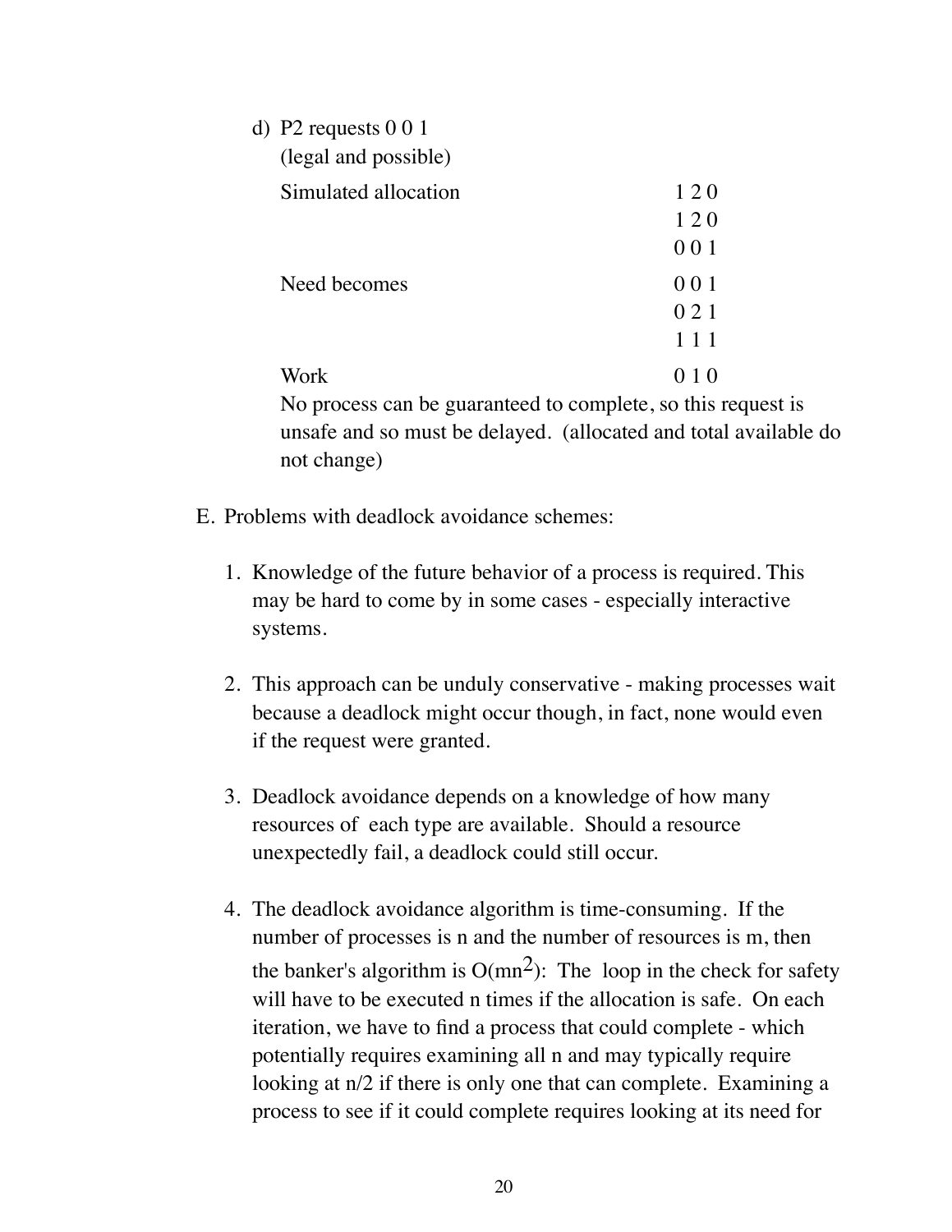all m resources. Since the banker's algorithm must be run for each resource request generated, the overhead can be quite high on a large system. (Note: there is a simpler algorithm that can be used if all the resources are unique - i.e. each "class" contains exactly one resource. This is still  $O(n^2)$ , however.

5. In some cases, deadlock avoidance algorithms can lead to starvation.

#### V. **Deadlock Detection**

- A. We have seen that both deadlock prevention and deadlock avoidance schemes have a price associated with them that may not be acceptable.
- B. Another approach to deadlocks is possible if, in a given system, their occurrence is determined to be relatively rare. We can allow deadlocks to occur from time to time, detect the fact that a deadlock has occurred, and undo it. This approach raises two issues:
	- 1. How to we determine that a deadlock has occurred
	- 2. How to recover from it.
- C. One way to visualize whether a deadlock exists in a system is through the use of a Resource Request and Allocation Graph (RRAG).
	- 1. In such a graph:
		- a) Processes are represented by circles.
		- b) Resource types are represented by rectangles. The number of instances of a given type of resource is represented by a dot within the rectangle.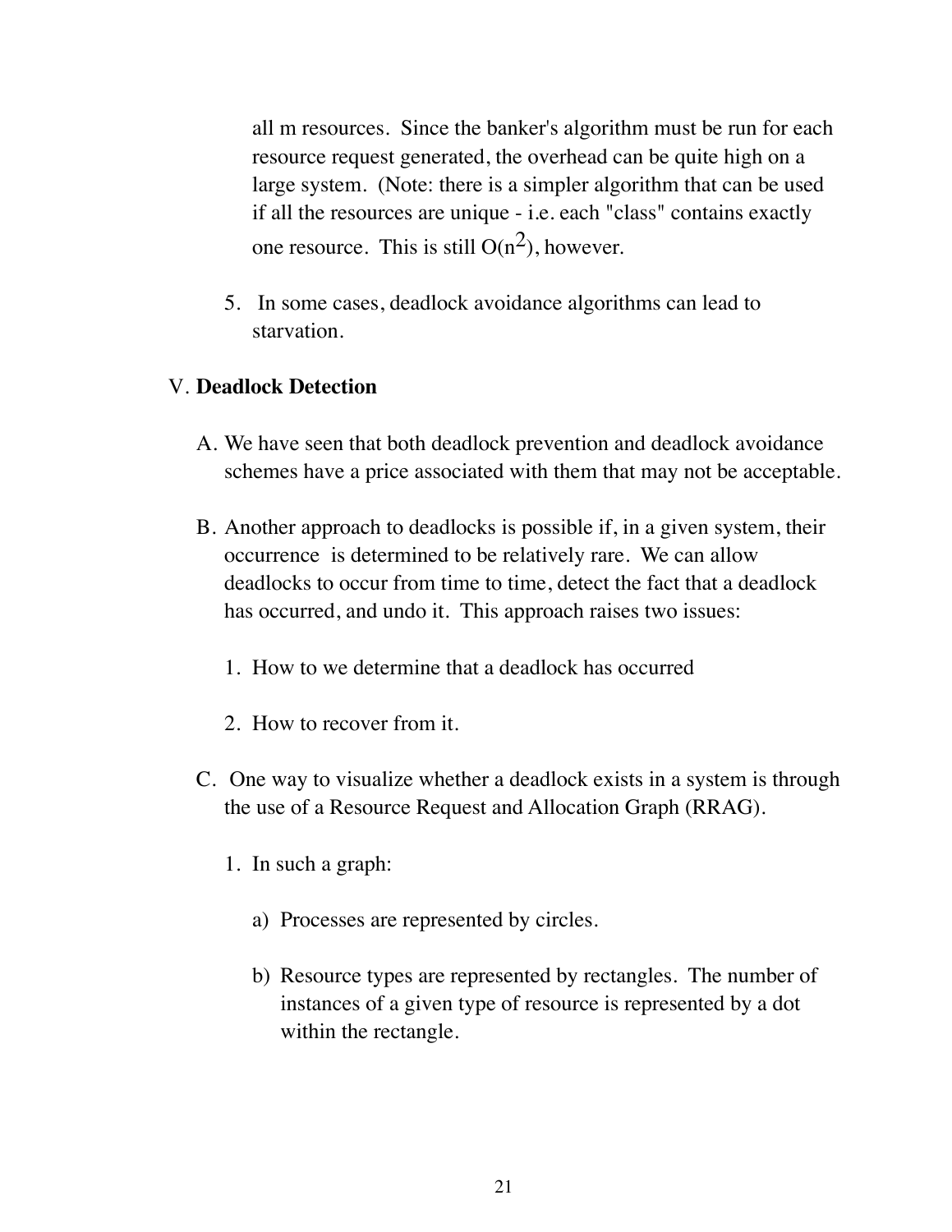- c) There is an edge from a process to a resource type if the process is currently requesting a resource of that type. (This is called a request edge)
- d) There is an edge from a resource to a process if the process currently has a resource of that type. (This is called an allocation edge)

Example: The following RRAG depicts a system with two instances of resource type R0 and one instance of resource type R1, plus two processes. P0 has one instance of resource type R0 and is requesting resource type R1. P1 has the instance of resource type R1.





2. A cycle in such a graph may indicate the presence of deadlock.

Example: Suppose P0 obtains one more instance of R0 before requesting an instance of R1, and then P1 requests an instance of R0. The graph would now look like this; the cycle involving P0 and P1 indicates a deadlock.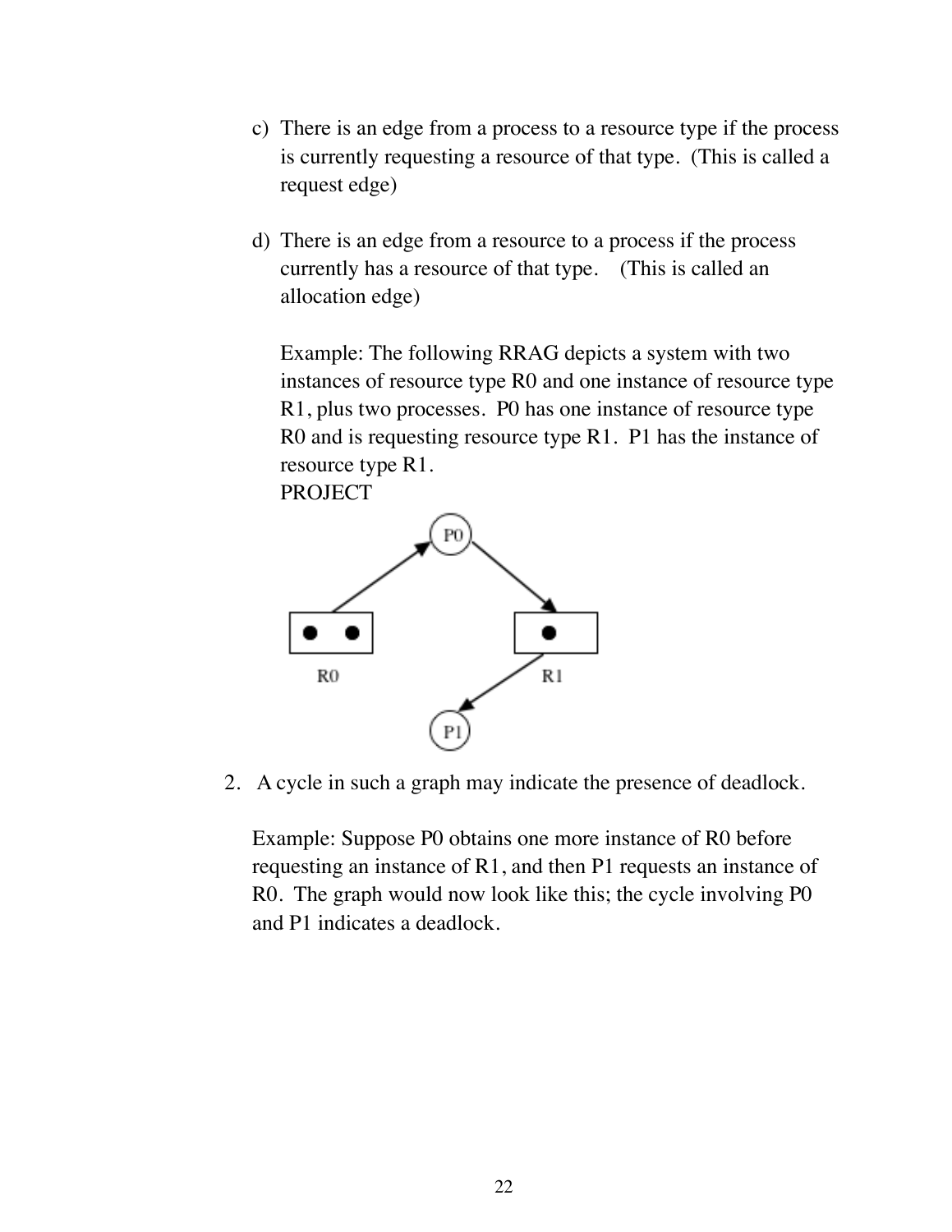PROJECT P0 R<sub>0</sub>  $R1$ P

3. On the other hand, the presence of a cycle in the graph does not necessarily indicate a deadlock if there is some process not part of the cycle that can release a resource that breaks up the deadlock.

Example: Suppose there is a third process in the system (P2) and it is the one having the second instance of R0, rather than P0:



Now, though P0 and P1 are currently deadlock, the deadlock will be broken if P2 releases its instance of R0

D. The existence of deadlock can also be determined by an algorithm that is similar to the Banker's algorithm, but simpler

PROJECT Deadlock Detection Algorithm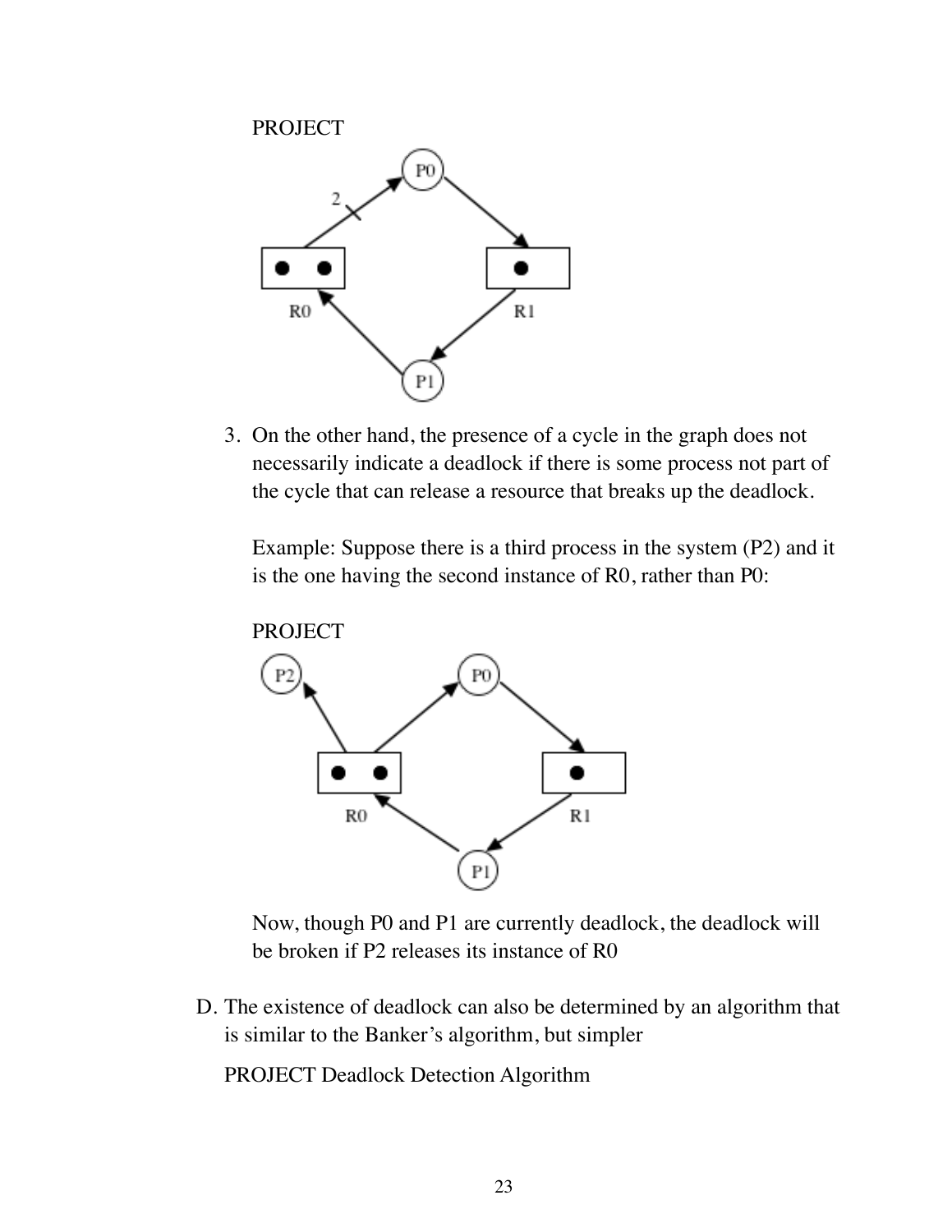- 1. There is no need for prior knowledge about what a process might do.
- 2. Like the banker's algorithm, this algorithm is  $O(mn^2)$ . But unlike the banker's algorithm, we do not have to run it for every resource request. We may schedule it to run periodically, or run it when any process has waited more than a specified interval for a resource.
- 3. As before, there is a simpler algorithm  $O(n^2)$ ) that can be used if all resources are unique.
- E. Deadlock Recovery
	- 1. This is the more difficult problem. One or more processes are going to have to be forced to yield resources involuntarily.
	- 2. The simplest approach is to abort one or more processes and then restart them. Of course, the work they have done is lost. Also, this may not be possible if a process has made changes to a database.

(e.g. suppose a process is posting checks against checking accounts. Restarting the process from the beginning could lead to the same check being debited to your account twice!)

- 3. A less severe approach is to make use of checkpoints in the run of a process. Many large computations incorporate the notion of dumping the state of the process at periodic checkpoints so that, in the event of a system crash, the process can be safely restarted from the last checkpoint rather than from scratch. In such a situation, it may be possible to roll a process back to a checkpoint.
- 4. One other issue that is important is that if deadlocks are frequent then care must be taken that the algorithm for selecting a victim process results in starvation of some process.